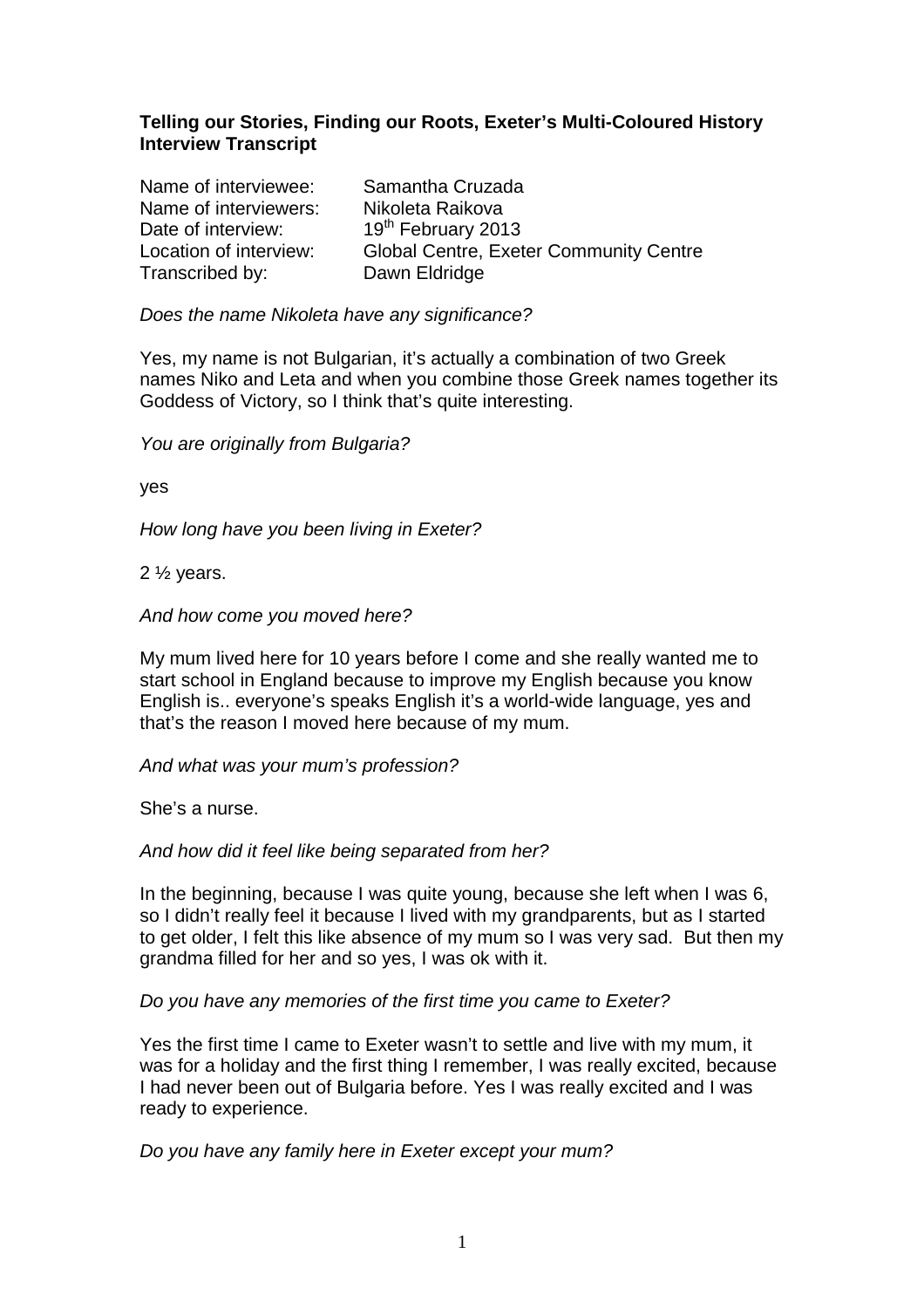No

They are all in Bulgaria?

Yes

What form of communication do you have, to like communicate?

Internet and Skype and mobile phone

What do you like and dislike about living here?

What I like about it here is because they have a lot of shops and places to go, and whereas in Bulgaria, I didn't really go outside of my home town and here it's cheaper to go outside of Exeter and…, like the life-style, I like the life-style more. What I dislike is the weather, it's really annoying because I come from a hot country, we have four seasons there and here it's only cloudy and the weather is not really nice, and it's always raining.

Does it snow in Bulgaria?

I love snow, the thing I dislike about England is that they don't have snow here.

As much

Yeah

Do you like living near the coast, the fact that Exeter is quite near the beach?

Yes I do, I really like it.

So do you go to the beach often?

No, because of school and my mum works and she doesn't have like holidays as much as we do at school. We don't really get a chance to go out much to the coast as before, because the first couple of months when I came here to Exeter, we were going to lots of different places, like near the coast but now because we have exams and work and... We don't travel as much as before

The place you were from in Bulgaria, is it inland?

Yes

So it's quite good to have a different environment?

Yes

What festivals do you celebrate? Are there any traditions you follow as a Bulgarian?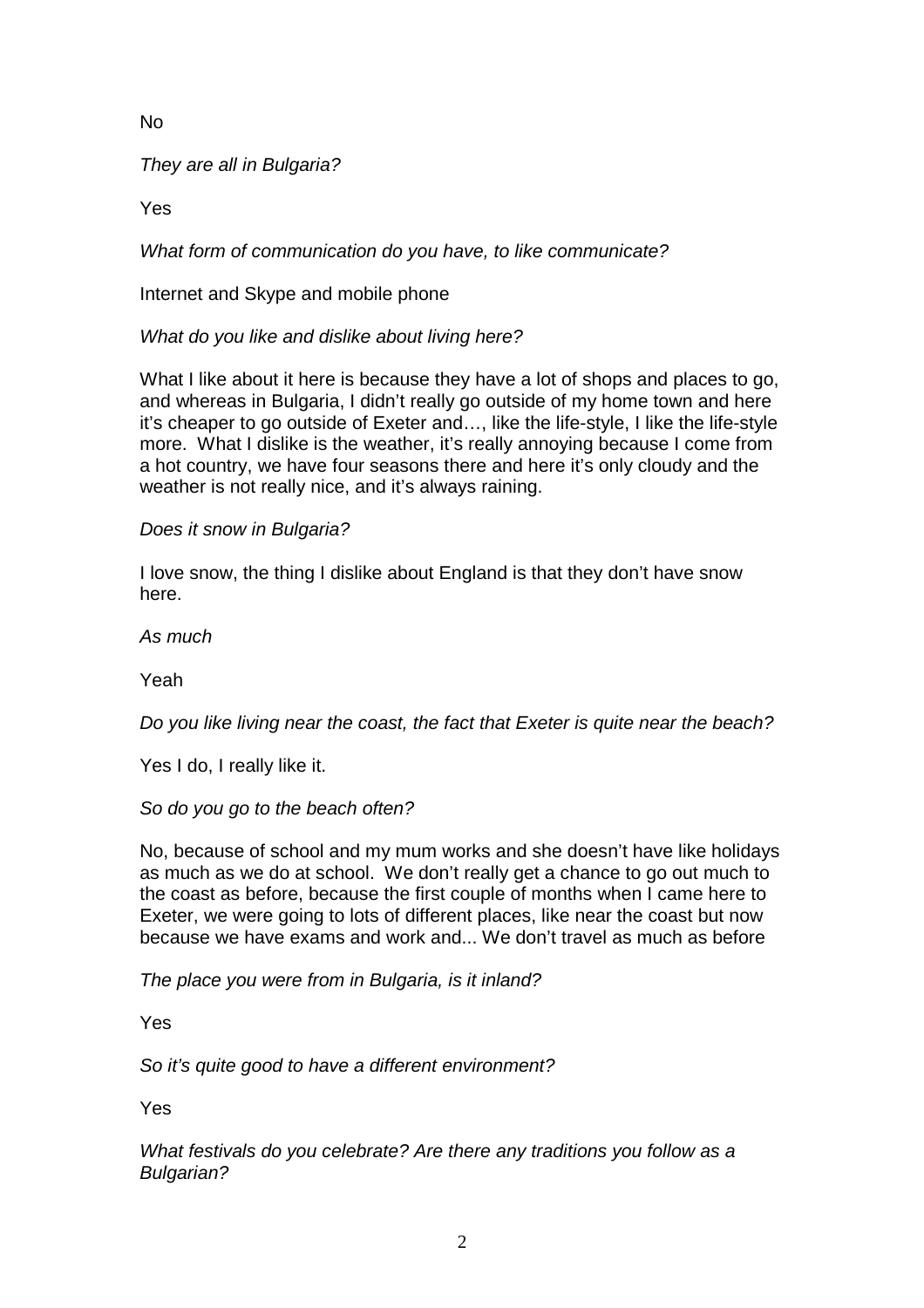We have New Year like here and Easter but we have like, name days, if you're named after a saint, like St James or anything like this, you celebrate like a name day.

#### Do you have one?

Because my name is Nikoleta, St Nicholas is it? Yes, it's the  $6<sup>th</sup>$  of June, no the  $6<sup>th</sup>$  of December

Because St Nicholas is like Santa Claus, I think

#### I don't know

Is there a support group for people from your culture in Exeter – people that are all Bulgarian, people that like talk?

No, although the people I know in Exeter are mostly Bulgarian, then British or from other cultures because when you're in a different country, you're kind of looking for Bulgarians and looking for people with the same culture as you.

So when the first time you came to Exeter, did you have culture shock – was it hard to adapt?

No, I adapt quite quickly. I like to experience different things, so I was excited to learn it.

Do you find it hard to make friends here in Exeter?

No, not really. Because I like speaking a lot and if I like someone or I can feel that they are nice, I talk a lot.

### Do you miss any of your friends back home?

Yes, most of my friends are in Bulgaria and my family is there. I have only my mum here, so it's quite hard because my grandparents raised me since I was little, so I miss them and because I know lots of people who live in the same area as me and when I go to Bulgaria, I am with them like 24/7 – yes it's quite hard.

### Do you think having friends help you cope?

Yes

### What do you think of schools in Exeter? The curriculum?

It's quite different, the one thing that got my attention the most was because in Bulgaria, it's a poor country, and here we have computers in every room and you have those boards, and in Bulgaria it's only a classroom with a board and a desk. Yeah, that's basically, we don't have any technologies or the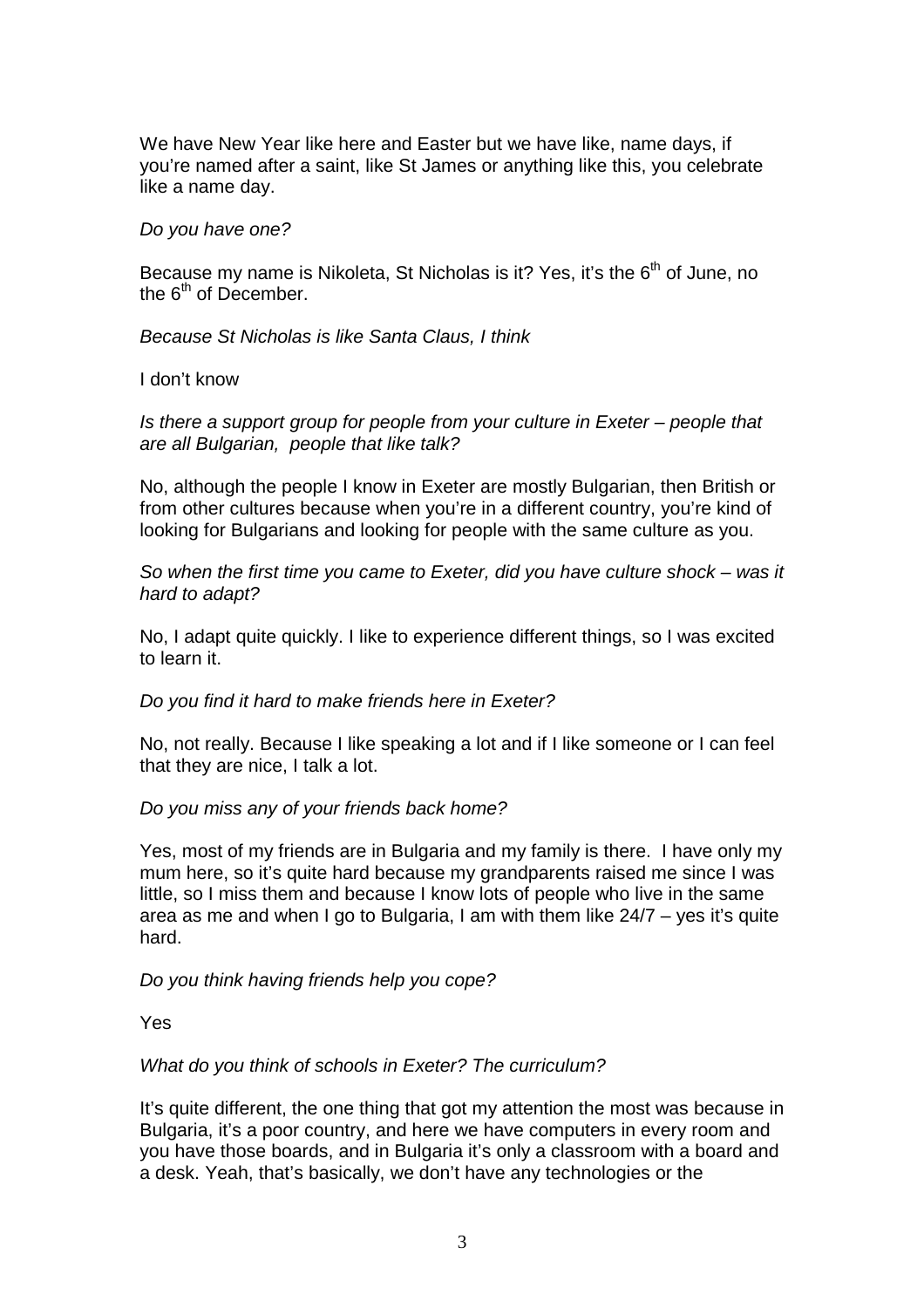technologies are really old. Because we have quite a lot of students there and it's really hard to re-build a school, or just add new things to it.

# What about the people themselves in the school?

In Bulgaria the people are quite racist, if they see someone overweight or Asian or with a different skin colour, they will be quite racist. And here they just… because lots of people from other countries are coming in England and UK, I think that people are quite used to it so they are not racist here, and I think this really helps to build friendships.

## So you yourself are against racism?

Yes

And by living here, has that influenced your views?

Yes

### Do you find it quite different that in England it's like a hot pot of different nationalities where in Bulgaria it's just Bulgarians?

I don't know really. But I think it's really good that different people are coming into England, so we can experience the cultures. In Bulgaria the people are open only to Bulgarians and they don't really want to know other people's cultures and don't want to accept them, and I think Bulgarians are really limited when it comes to culture. I think it's really good that in England, the range of cultures and people [inaudible].

### Do you consider yourself British or Bulgarian?

Kind of both, because there's a lot of things I like best in Bulgaria but there are a lot of things that I like here as well. So maybe both.

### For example, like what do you miss there and what do you like here?

The one thing that I really miss in Bulgaria, is maybe the tradition. Yeah, the tradition, because we celebrate, for example New Year, and like those name days and Christmas and Easter those really big celebrations. We actually paint eggs, like for example here, they give chocolate eggs and in Bulgaria we paint eggs and it's really interesting there and we don't have this thing in England, and yes that's the thing I miss: traditions.

As yourself personally, do you think you are more British or more Bulgarian?

### More Bulgarian.

Do you find it hard to make friends with British people compared to different groups?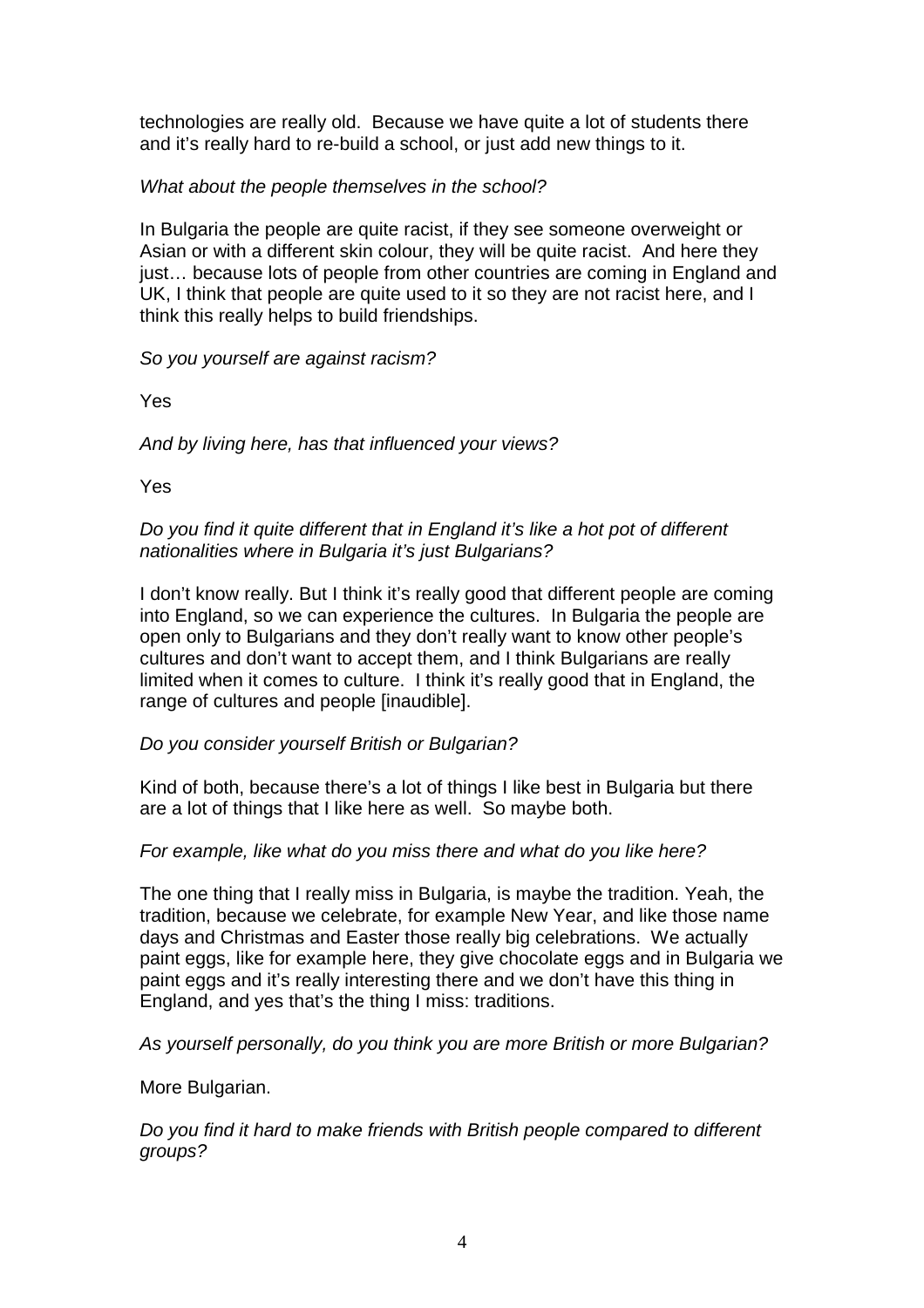# No

Do you play any sport?

I do not, but I like badminton, yeh.

# Is there a sport in Exeter that you learnt that you didn't before in Bulgaria?

No, because Bulgarians like sports even though they don't good at Olympics, they do like sports. In Bulgaria sports are really important in schools. Whereas here we have PE only twice a week, but there we have it every day. We focus not only on one sport, we focus on a different range of sports, it's not only one sport that we do like for a month, it's a different sport every day. I'm good at sports, I just don't like them.

### Back to the curriculum, you know, is there are difference in the amount of lessons in Bulgaria and England?

Yes in Bulgaria we have different.. for example on Tuesdays, we have about 6 lessons and on Fridays we have 4 or 5, yeh we have 5 lessons in Bulgaria usually but they don't last as long as here. Here it's 1 hour and in Bulgaria it's 40 minutes or 45. And we have a break, a 10 minute break between each lesson, and we have a big lunch, a long lunch for half an hour, 40 minutes but that's quite long in Bulgaria. Whereas here it's 2 hours then break and 2 hours then lunch.

### Do you find it easier here or over there?

There. In Bulgaria. Because, I went to Bulgarian school longer than here so I'm kind of used to it, and it's so hard for me now because I always think we have a 10 minute break between the lessons.

So what languages do you speak?

I speak English and Bulgarian.

What language do you feel most comfortable in speaking?

English.

Speaking?

Yes

But writing wise?

English

Do you speak better English than you do Bulgarian?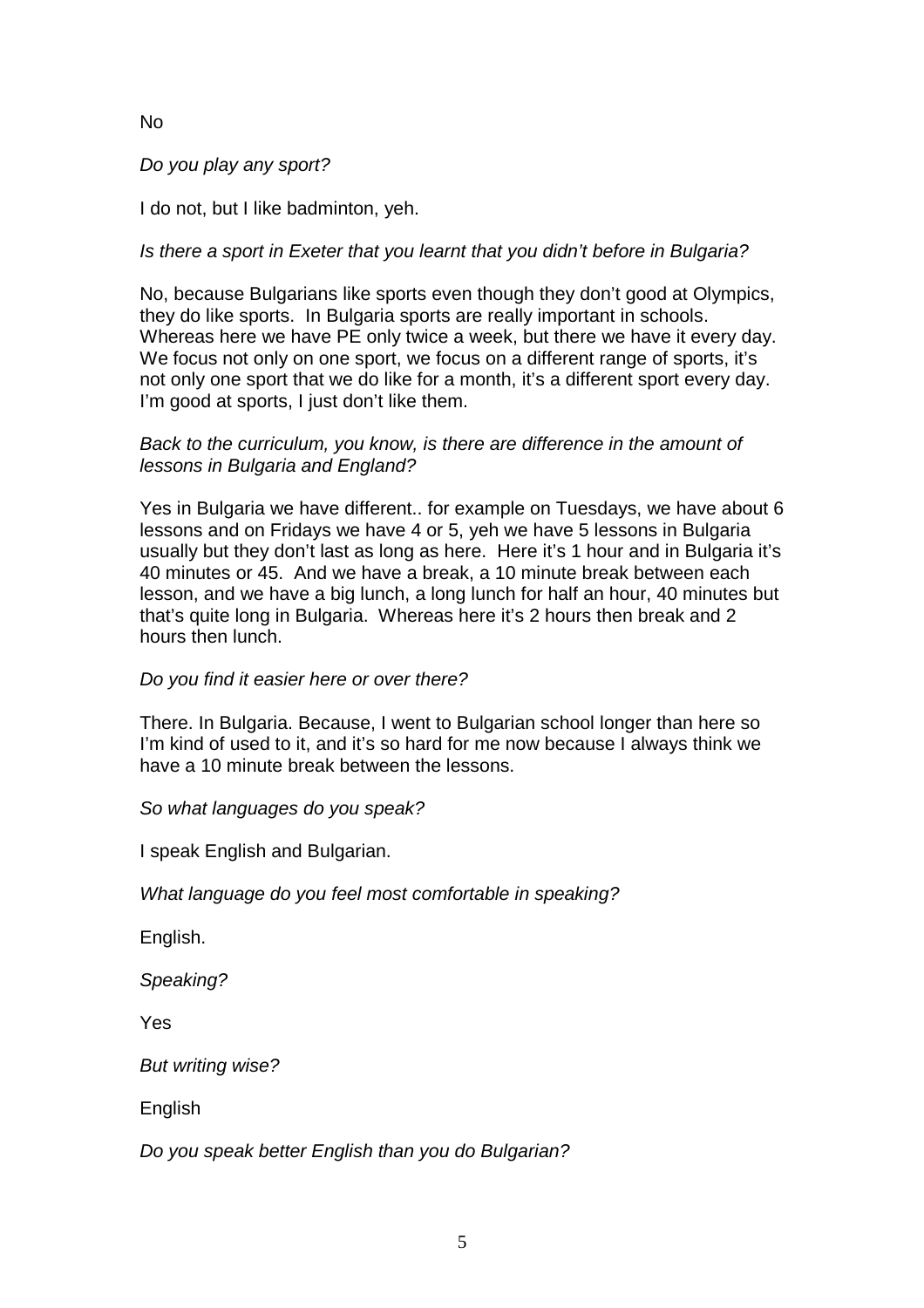Yes, I do.

Why do you think that is?

Because my mum and I don't really speak Bulgarian because my mum's boyfriend is English, he kind of feels disconnected if we speak Bulgarian, so I need to speak English most of the time. And I don't want to speak in Bulgarian in school because I'm the only one. Yes I only communicate in English, I don't really speak Bulgarian except with my grandparents.

### Would you like to have more chance to speak Bulgarian?

Yes because sometimes I forget which word, I mix the languages, I say an English word with a 'a' after because in Bulgarian we have 'a' at the end of a word, and it's really weird for me, because if I want to say "Ma I'm going to take a shower", I say "shower-a", which is kind of annoying because it's like a habit of mine and I don't want to forget Bulgarian and it's happening slowly.

#### Can you teach me some Bulgarian?

What do you want to know?

How do you say: my name is…

#### [Bulgarian] Samantha..

And the funny thing about English people is that, British people is that they don't know how to say the 'r' like 'rr' they don't know how to say that, so my friends most of my friends when they want me to teach them something in Bulgarian, we have this sound like 'rr' but they can't say it, so it's like hilarious

#### Like what?

If you want to say work, it's "rrabota" they say 'rabota' or something. It's really funny, I make fun of them most of the time

### Do you watch any like any TV dramas that are British?

I don't really have a… yes I do, but it's not my choice because we don't have.. I don't have a Bulgarian channel at home, they don't seem to have Bulgarian channels here, because I like watching TVs but most of the time on mobile phone or internet. I watch 'You've been Framed' that's like a show that makes fun of people. It's really funny though. If I want to watch something, I watch a movie, but it's all in English so I don't have a choice of watching dramas or movies in English.

### And what kind of music do you like listening to?

Korean pop. I also like pop and hip-hop but it's Korean pop the most.

Do you think it's got to do with your friends?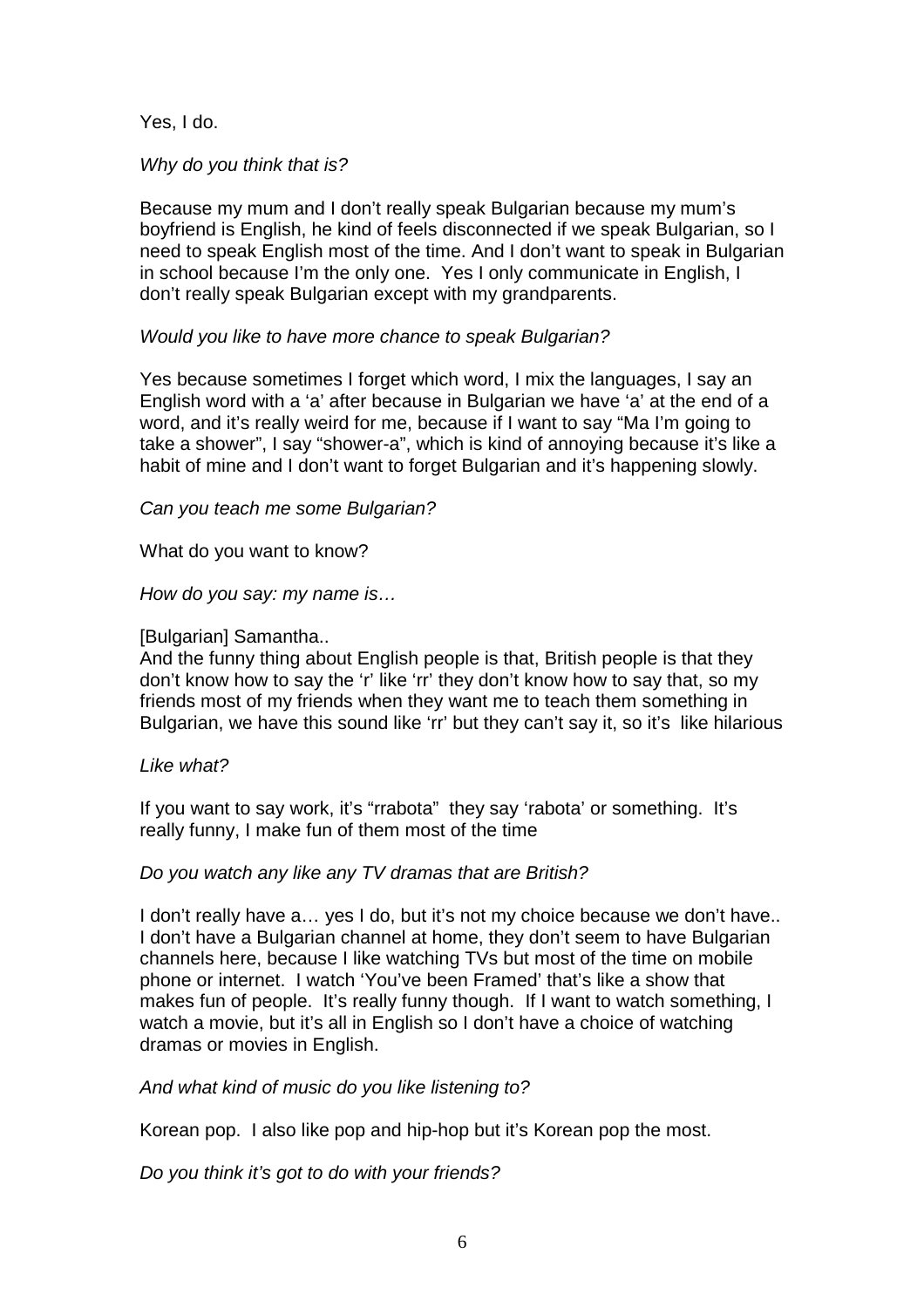Yes

### What kind of... explain to me more about this.

K-pop: Korean pop, shortened to K-pop, like most of the people in my school know it but only because of one song.

## What song is that?

Gangnam Style and because KPop is becoming world-wide I think it's really good that I know about it and most of my friends know of it, because it is becoming well known not only in England but in America the most.

## Is it well known in Bulgaria?

No, not really but it's actually a Bulgarian friend of mine that introduced me to K-pop and I know a couple of people who know about K-pop but it's not really popular in Bulgaria, I think it's mostly, it's world-wide, it's mostly in America, because K-pop artists work with American artists and this makes it global.

## If you were asked the question: 'where are you from' what would you say?

Bulgaria – I'm not really proud to be a Bulgarian, because there are lots of crimes there and… But there are lots of good features as well like landscapes, tradition.

# So there are good things and bad things?

Yes

# Can you tell us a story a kind of traditional story about Bulgaria?

We have this threads like it's white and red, like mixed together and I don't know how to explain it, you put it on your hand and you wear it like a symbol and the history behind it is basically: when Bulgaria was involved in the war, there was a famous person called Khan Asparukh he told his sister that it Bulgaria wins the war, he will send the white thread to his sister, as a symbol that they won the war, and he will attach the white thread to a bird, like a pigeon, and as the pigeon travels like to get to this place where his sister is, it injured its leg, so part of the thread became red, so it's white red so as a symbol of winning the war, we wear them on the  $1<sup>st</sup>$  March and for good luck, we put them on trees after March.

So what message would you like to give to Exeter about you being Bulgarian?

Because of the experience of seeing, don't judge person by their looks.

What would you like to change about Exeter?